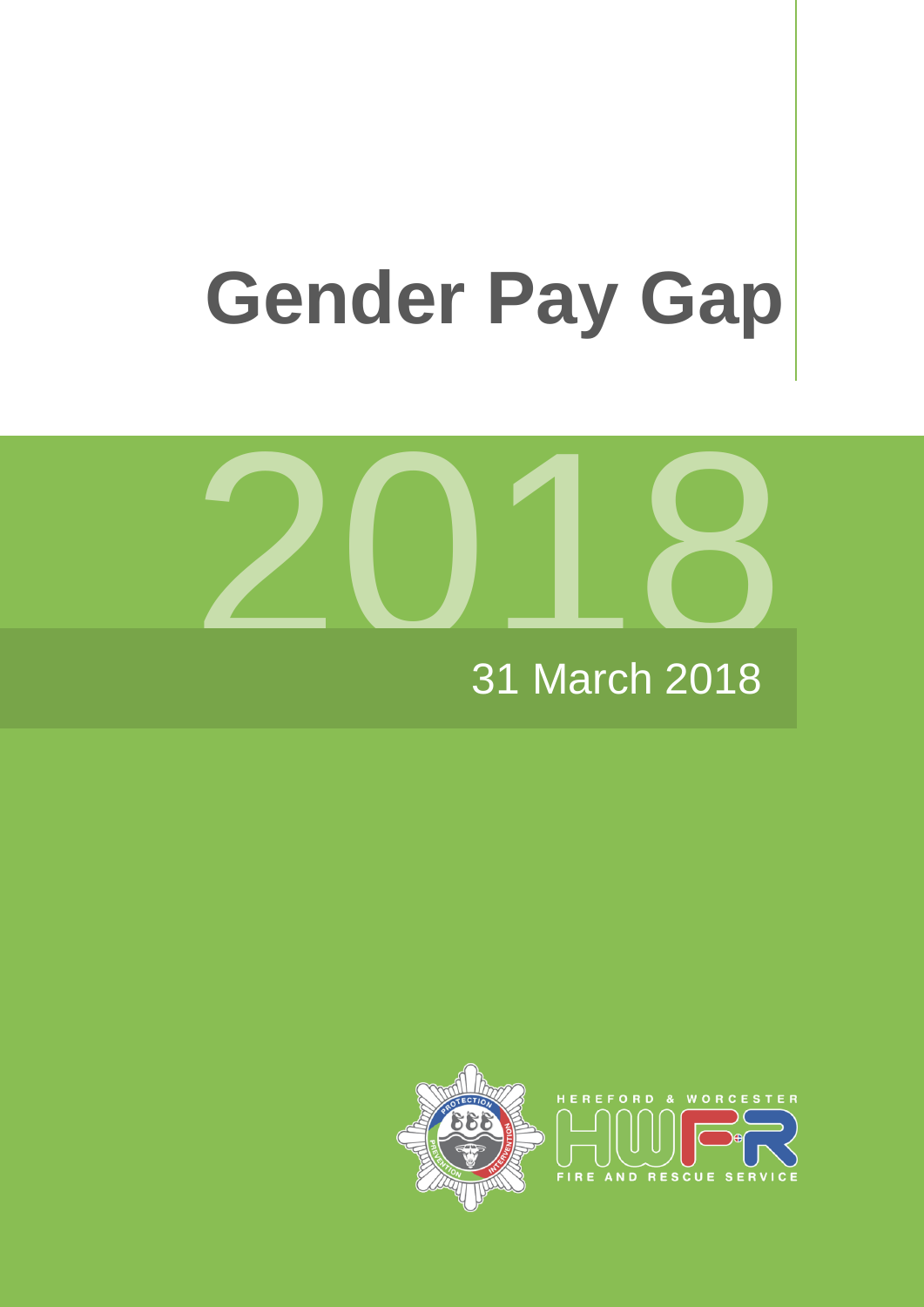# **Introduction**

The Equality Act 2010 (Gender Pay Gap Information) Regulations 2017 require employers with 250 or more employees to publish statutory calculations every year showing the average difference in pay between their male and female employees (known as the gender pay gap). *It is important to note that Gender Pay Gap reporting is different to an Equal Pay Audit which measures whether men and women in the same employment, performing equal work, with equal responsibilities, receive equal pay.*

Hereford & Worcester Fire and Rescue Service is committed to the promotion of equality of opportunity and development of all employees. I am therefore confident that our gender pay gap does not stem from paying men and women differently for the same or equivalent work. Rather our gender pay gap is the result of the roles in which men and women work within the Service and the salaries that these roles attract.

Furthermore, I am committed to promoting equality of opportunity to both men and women across the Service, so that we can start to positively address the scale of the current gender pay gap.

#### **Declaration**

I can confirm that the data included within our Gender Pay Gap Report is accurate and has been calculated according to the requirements of the Equality Act 2010 (Specific Duties and Public Authorities) Regulations 2017.

Nelle Geo

**Nathan Travis Chief Fire Officer/Chief Executive**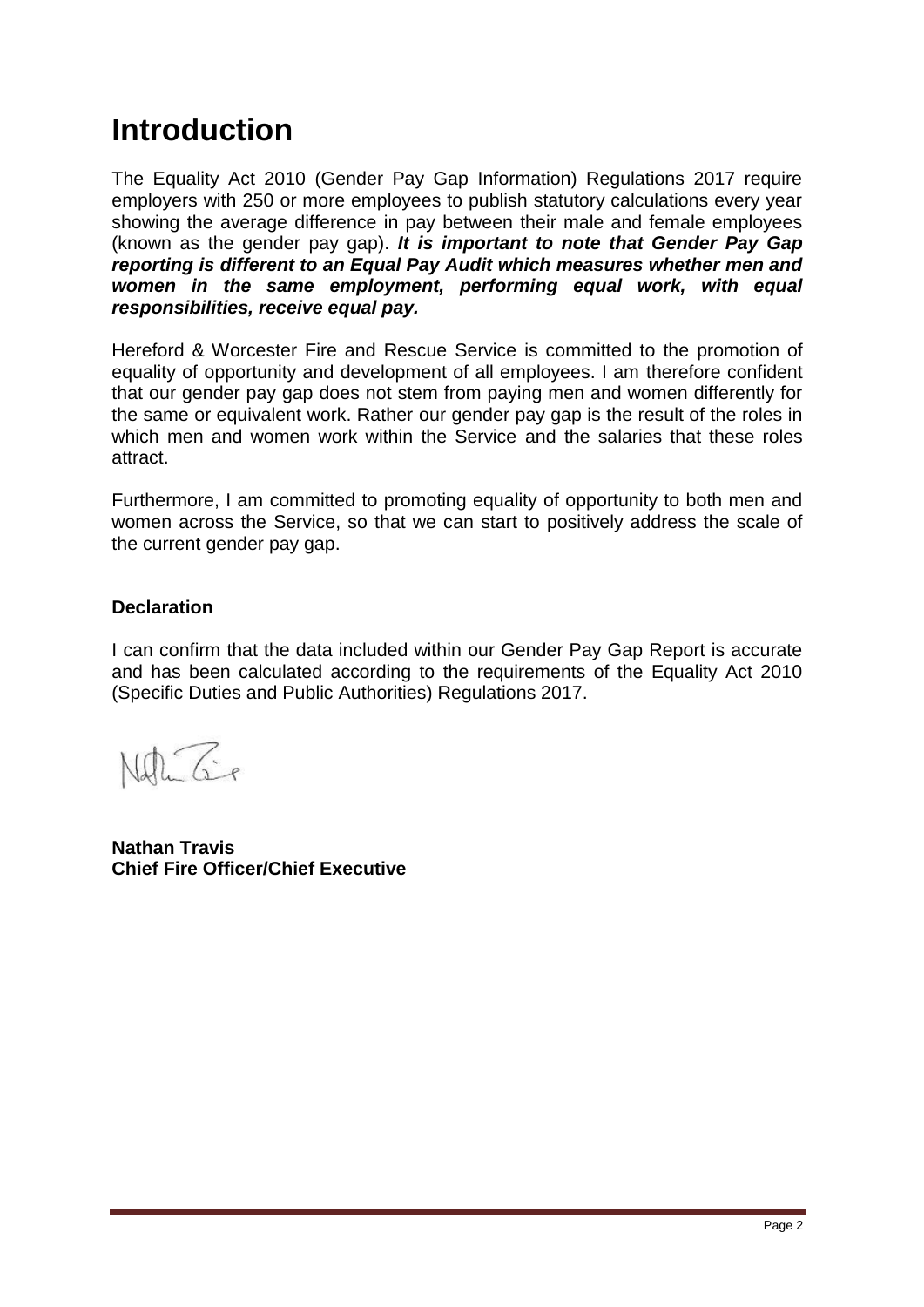# **Executive summary**

The gender pay gap shows the difference in the average pay between all men and women in a workforce**.** 

Gender pay reporting legislation requires employers with 250 or more employees to publish statutory calculations every year showing how large the pay gap is between their male and female employees. While the regulations for the public, private and voluntary sectors are near identical, and the calculations are directly comparable, the public sector regulations also take into account the public sector equality duty.

Six calculations are published as follows:

- 1. average gender pay gap as a mean average (average value)
- 2. average gender pay gap as a median average (middle value)
- 3. average bonus gender pay gap as a mean average
- 4. average bonus gender pay gap as a median average
- 5. proportion of males receiving a bonus payment and proportion of females receiving a bonus payment
- 6. proportion of males and females when divided into four groups ordered from lowest to highest pay.

The gender pay gap is the difference between women's pay and men's pay as a percentage of men's pay. A positive percentage means men have higher pay.

The information contained within this report is based on a snapshot of pay on 31 March 2018.

#### **Workforce Definitions**

*Operational Staff* – this includes all levels of uniformed roles from Firefighter up to Chief Fire Officer. Our Service is made up of Wholetime staff who operate on a full-time basis, providing an immediate response and Retained Duty System (RDS) (also known as 'oncall') staff who work and live in their local communities and respond to emergency calls whenever they are needed.

*Fire Control Staff* – receive fire and administrative calls from members of the public and other emergency control rooms. They are responsible for ensuring that crews, officers, fire engines and equipment are dispatched to where they are needed, as quickly as possible.

*Support Staff* – supporting our front-line services, these roles are vital in enabling the Service to provide an efficient and cohesive rescue service and include departments such as Community Risk, Performance and Information, Finance and HR & Development.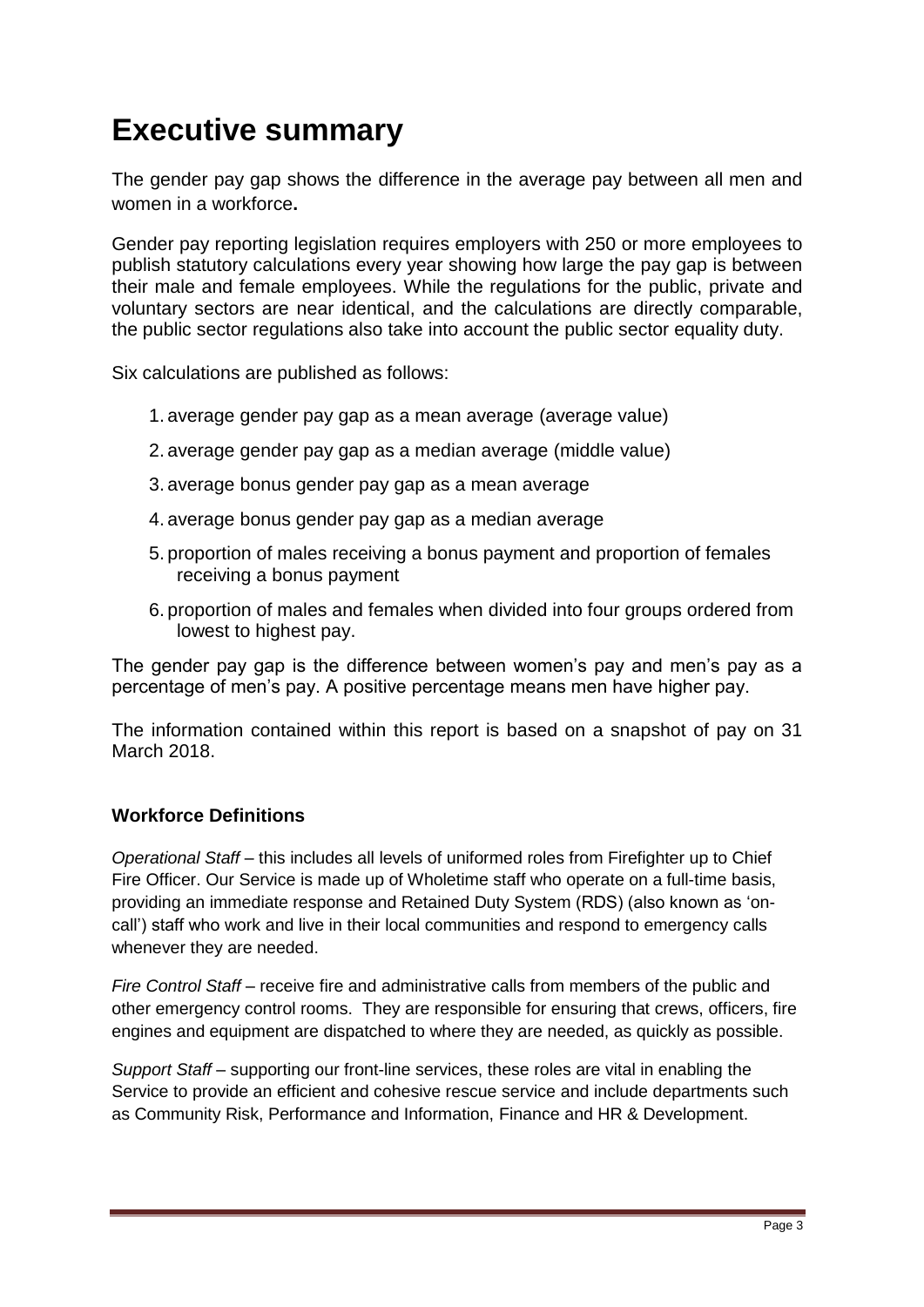# **Gender pay gap information**

## **Gender Pay Gap**



The mean gender pay gap is 32.2%. This figure is based on a mean male hourly rate of £22.32 and mean female hourly rate of £15.13. This is a 5 percentage point increase on 2017's figure of 27.2%, which was based on a mean male hourly rate of £21.15 and mean female hourly rate of £15.41.

The median gender pay gap figure is 29.4%. This is based on a median male hourly pay rate of £19.71 and a median female hourly rate of £13.91. This is a 2.4 percentage point increase on 2017's figure of 27%, which was based on a mean male hourly rate of £18.95 and mean female hourly rate of £13.84.

#### **Bonus Pay**



The mean and median gender bonus gap is 0% and it should be noted no staff receive bonus payments.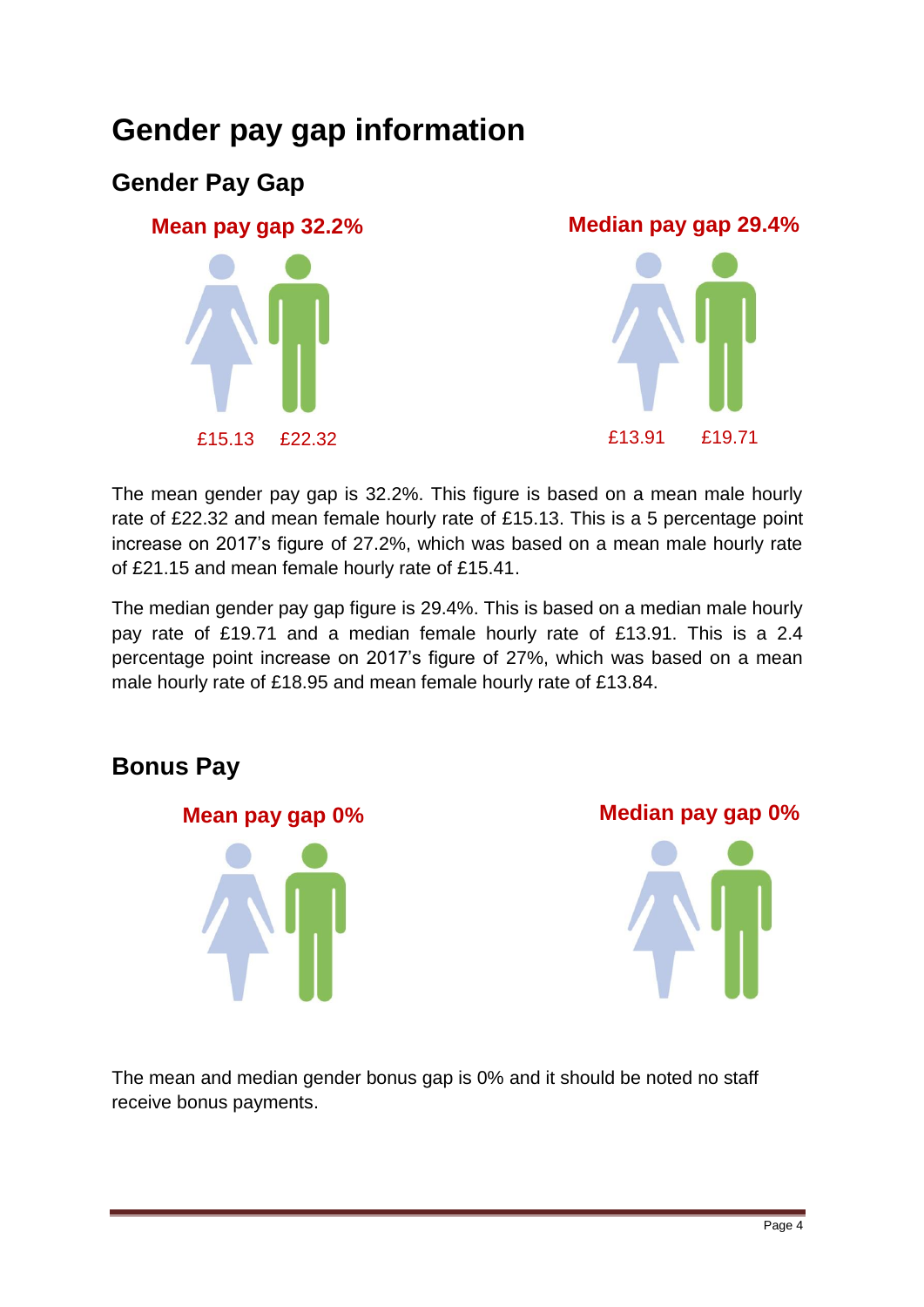## **Pay by quartiles**



Of the 722 employees used for the calculations, 104 were women and more than half of these female employees (64) fall within the lower pay quartile. This causes a disproportionate amount of females across the four pay quartiles and is the main factor of our gender pay gap.

When looking at the remaining 618 male employees, they are all reasonably distributed throughout the four pay quartiles, meaning men are represented at all levels of the organisation.

NB**:** The numbers referred to in this report differs from HWFRS actual establishment figure. This is due to some staff falling into the category of 'reduced pay' (e.g. staff on reduced sick and maternity pay) and are not therefore included in the overall figures.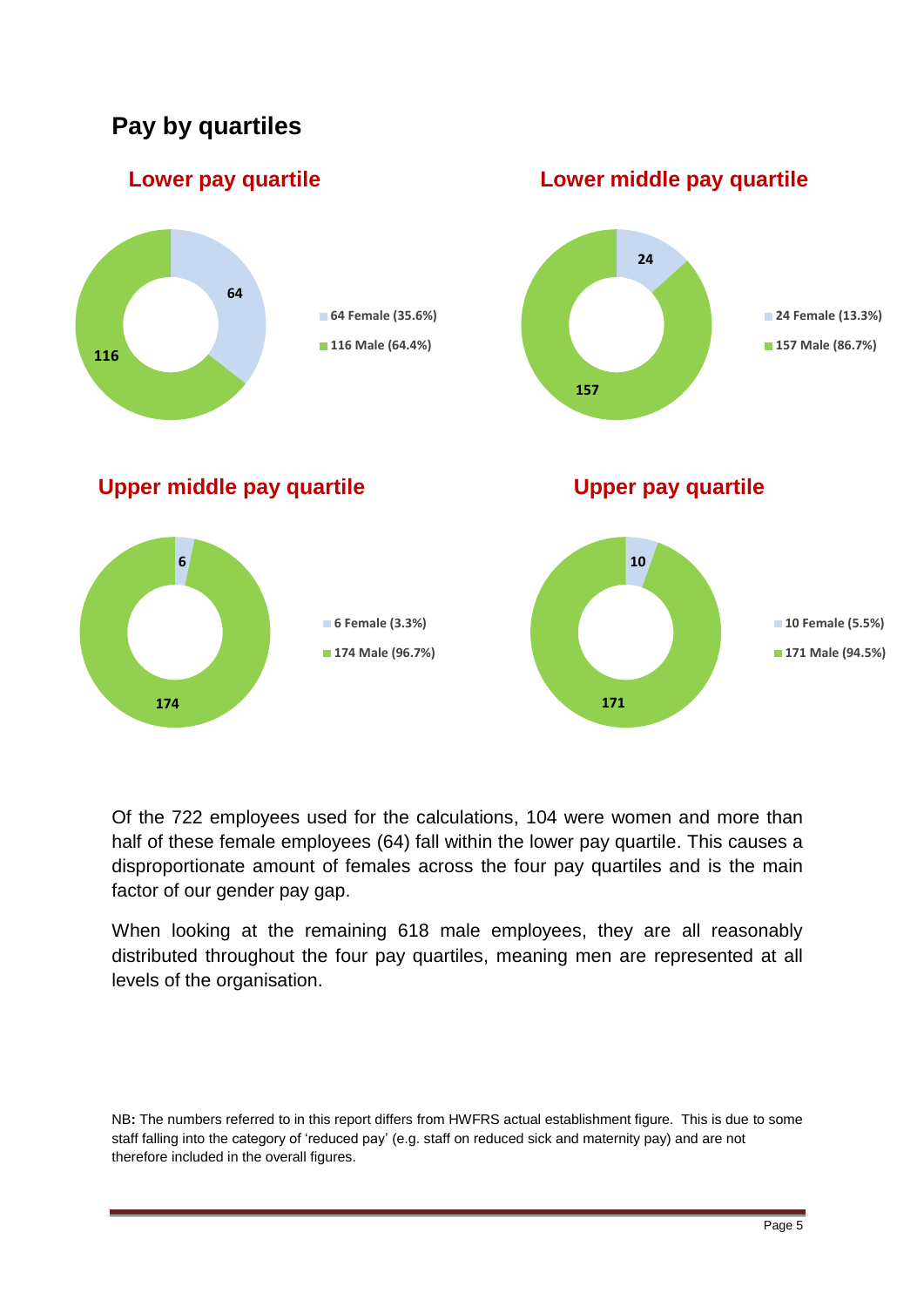### **Causes of the gender pay gap**

As mentioned above, the main cause of the Service's gender pay gap is the disproportion of females throughout different levels of the organisation. Women are currently under-represented within middle and senior management posts, particularly in operational roles.

Nationally the under-representation of females within the Fire and Rescue sector is well documented, with statistics showing that 5.7% (1,980) of firefighters in England in 2018 were women\*. Within HWFRS, 6.7% (40) of our firefighters as at 31 March 2018 were female and whilst this is slightly above the national average, it shows the lack of representative women within operational roles. With fewer women in the Service, there is smaller pool from which to promote, which is one of the reasons why there is a low proportion of women in the higher pay quartiles.

Within non-operational support roles, women tend to be in posts within the lower scales, such as administration, whereas specialist support roles which attract higher rates of pay, such as ICT, tend to be predominately male. Women are also more likely to take time out of the labour market to raise children which may delay career progression, contributing to a lack of representation of females at higher levels.

\*Source**:** [Fire and rescue workforce and pensions statistics: England, April 2017 to March 2018](https://assets.publishing.service.gov.uk/government/uploads/system/uploads/attachment_data/file/750081/fire-rescue-workforce-pensions-1718-hosb2218.pdf)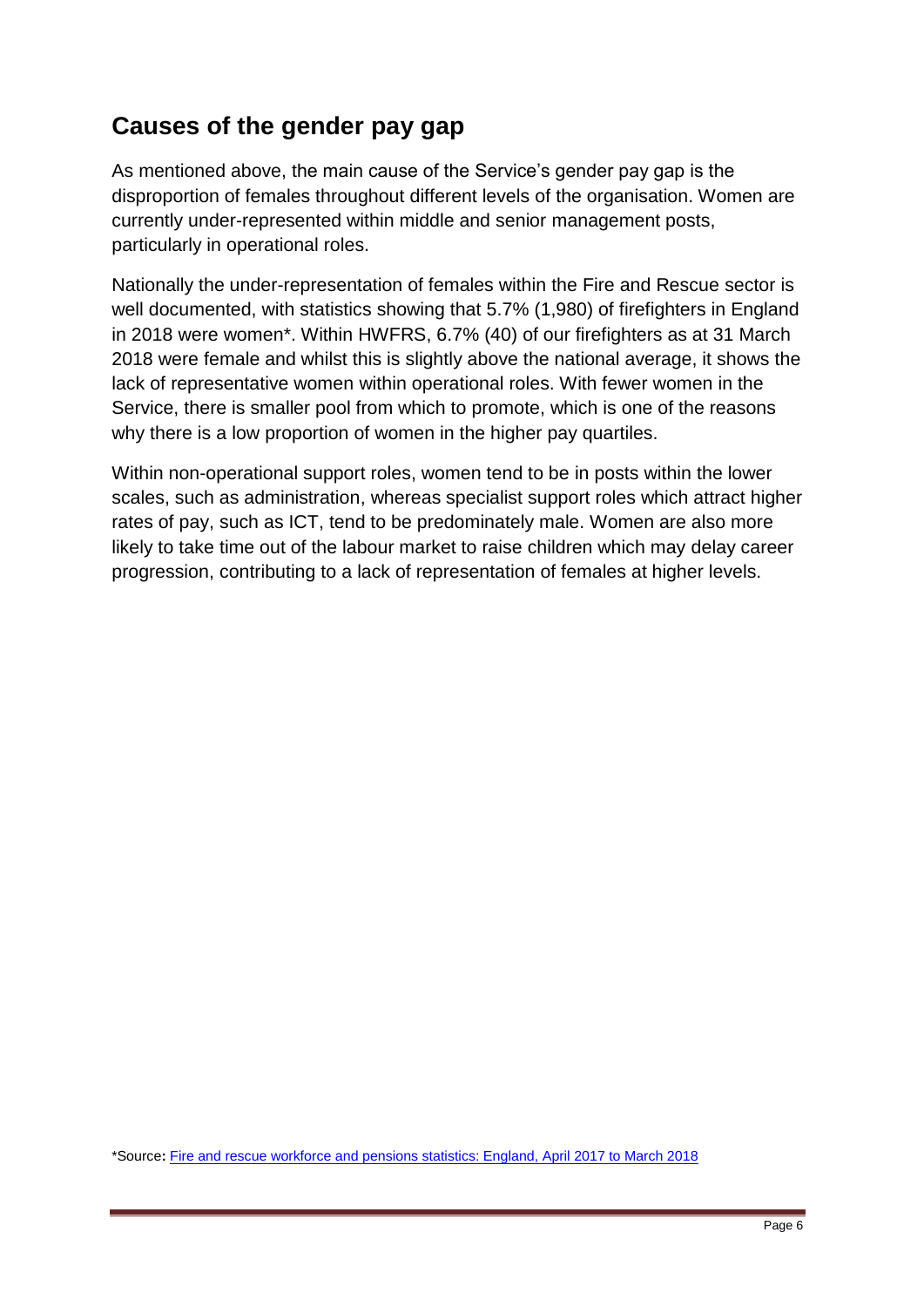### **Closing the gender pay gap**

Hereford and Worcester Fire and Rescue Service recognise that there is a lot of work to be done, and are committed to closing the gender pay gap.

The Service has made good progress on the following objective:

*• Attract and develop the best people through continuously improving recruitment, secondment, fast tracking and continuous development programmes.*

We have undertaken some significant activities to improve the Service's recruitment and promotion processes, with these principles being embedded into all processes going forward. The application of these principles will be scrutinised by the Service's Cultural Challenge Group to ensure fairness and transparency and that they align with the Service's values.

For example, as part of the recruitment process, all shortlisting for operational and non-operational posts is carried out 'blind' (i.e. all personal information such as name, age, and gender is removed). This ensures that those shortlisted to the next stage of the process have been selected purely on their relevant skills and experience.

The Service has also recently launched an on-call firefighter recruitment campaign, encouraging enquiries from potential new on-call recruits. Case studies of on-call firefighters from across our two counties communicate the diverse backgrounds of the on-call crew, with the aim of promoting applications for on-call firefighter roles from across our local communities. These case studies can be found on our website [\(www.hwfire.org.uk/on-call\)](http://www.hwfire.org.uk/on-call), social and other media.

*• Pay Scales and Job Evaluations* 

As part of the Service's commitment to equal opportunities and equal treatment for all employees, we ensure that all job roles and pay grades are evaluated as necessary.

For operational and fire control staff, the Service implemented a pay framework in 2003, in line with national guidance, with the grade for each role being determined by a consistent job evaluation process.

For non-uniformed support staff the Service adopts the national Greater London Provincial Council (GLPC) Job Evaluation scheme. By using a robust grading system it ensures a fair and consistent practice, providing equal pay for work of equal value.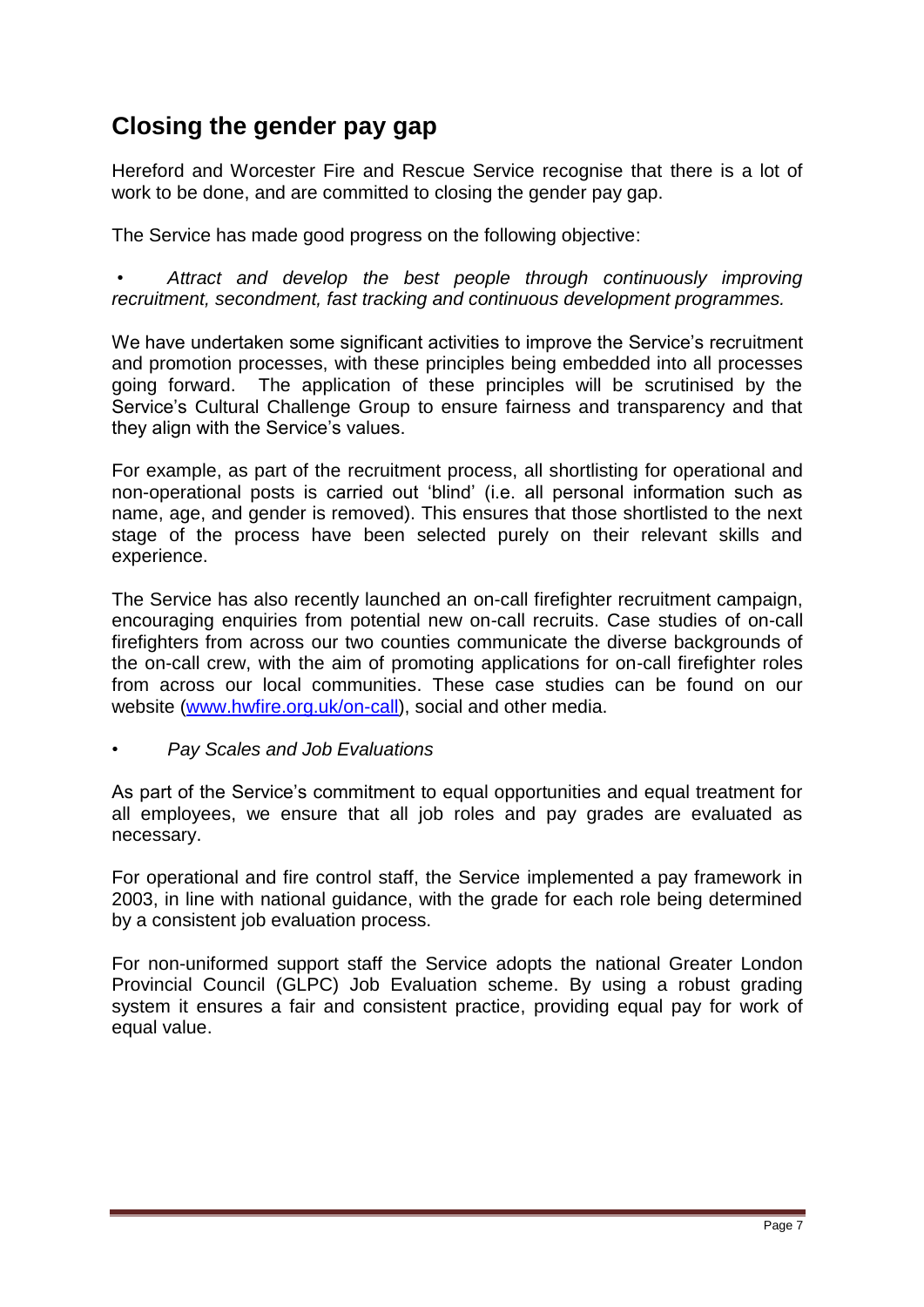Within the next few years there are a number of other actions and initiatives within our People Strategy which the Service will be looking to implement, including:

- Conducting an equal pay audit to identify any pay differences between men and women who carry out the same jobs, similar jobs or work of equal value, and take targeted action where appropriate.
- Conducting a review of our policies and practices to ensure they are open and transparent, and in particular support family friendly options to enable attraction, retention and development.
- Promote a learning culture that embodies fairness and trust, in particular in relation to gender equality.